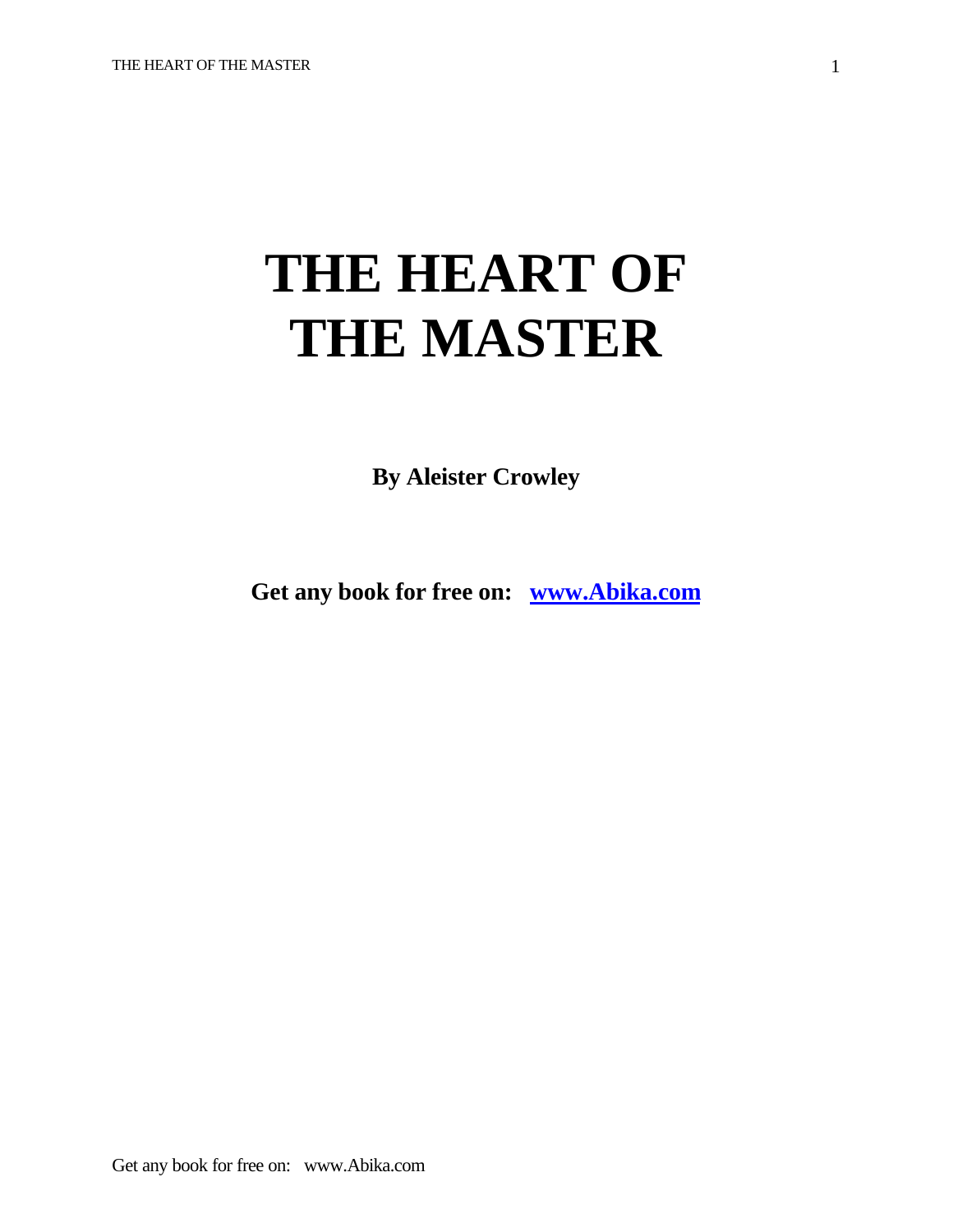# THE HEART OF THE MASTER

By Aleister Crowley

 Ordo Templi Orientis P.O Box 2303 Berkeley, CA 94702

 (C) COPYRIGHT O.T.O. June 21, 1985 e.v.

 Sun in Cancer Moon in Leo AN 81 e.n.

\*\*\*\*\*\*\*\*\*\*\*\*\*\*\*\*

#### THE HEART OF THE MASTER

By Khaled Khan (Aleister Crowley)

## I.

### THE VISION

## Penumbra.

 I am one of a concourse. All, or nigh all, seem fallen into heaviness, not from exhaustion of labour, but from lethargy. The plain is vast beyond eye to mark it's bounds, even were not all dark with blight of fog and thick with marish damp. A few of us are half awake, gaze dumbly on the East. No light responds.

 Alas for me who am too much alive with the horrible and hopeless ache for sleep of one half-drugged! Dazed, stupified - I know not who I am - I know not whence I came - I know not whither I go. Vaguely I say within my dull heart: I must not sleep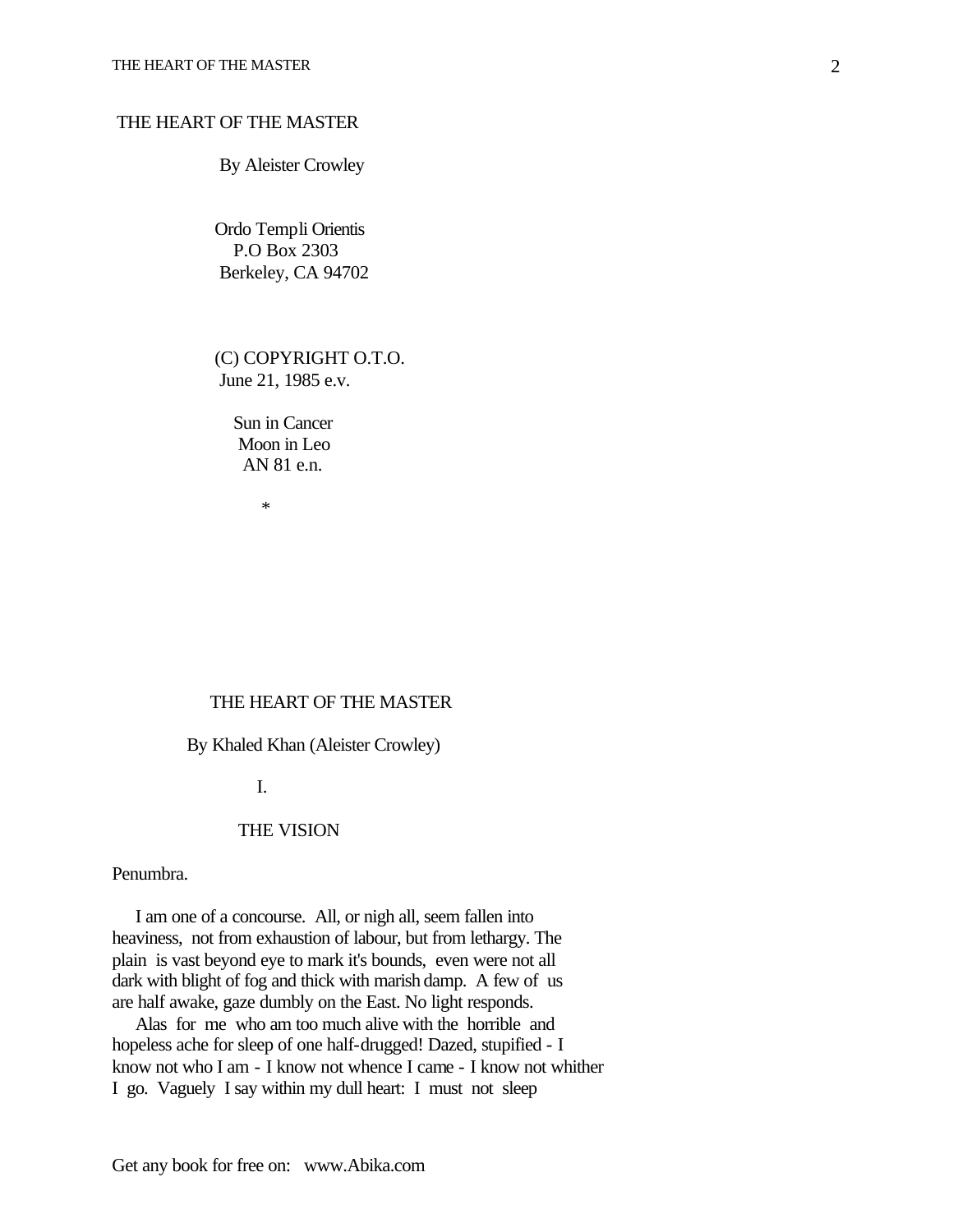because I am a soldier. But of what captain, in what war? I cannot guess. There is but a dim shape as of some disaster long, oh! very long ago - the dusty memory of some leader who failed, some plan that broke its spine - I am sure of this: that all discipline is done, all courage quashed, all purpose perished.

 Behind me - strange! - the gloom is less obscure than in the East to which the eyes yearn feebly. Do I feel it by instinct the form of a vast pyramidal hill of stark black rock? I am too weary to turn my head to look.

 All of a sudden, far behind me, far beyond that crest, if it be one, rings out a voice, clear, firm, courageous, confident. It is a soldier's voice, the accent of command, the valour of manhood. None can mistake - I am assured - that ringing call. Truth, Victory, in each trumpet tone: Listen!

#### VOX.

 The captain cries: "Behold, the Star in the West!" Instant on that comes silence. But among us the sudden stirring warns me that not all were sleeping; that there were watchers like myself, men more intent than I.

 I hear a murmur on my left. I catch three words: "The Zero Hour." They call me back to myself: I know now that I am one of a great army - an army baffled and broken, but yet in being.

 Sharp comes a whisper of swift absolute authority: "Zero is Two."

 Somehow I am aware - like a man stricken of lightning, in the same moment slain and initiated - that the strange phrase declares a final Mystery of Truth, the Word of the Plan of Battle, the Key of the Campaign. But in my mind its meaning is most utter darkness.

 Again the solemn stillness. Few were they who had heard the voice of the young captain: for the sleep of all but the youngest and strongest was the sleep of death. Even of these the fate was ill indeed; for their minds had been distraught by the bitterness of their hearts. So, when they noted the Voice, they mocked. I heard:

"A Star in the West. What folly!"

or:

"That is no voice of any leader of ours."

or:

 "Star in the West? Beware: that is the Star called Wormwood."

 Then, presently, from the blind land behind the mountain, comes one heavy groan, then the sound of a fall, made vile by a titter of malignant tinkling laughter.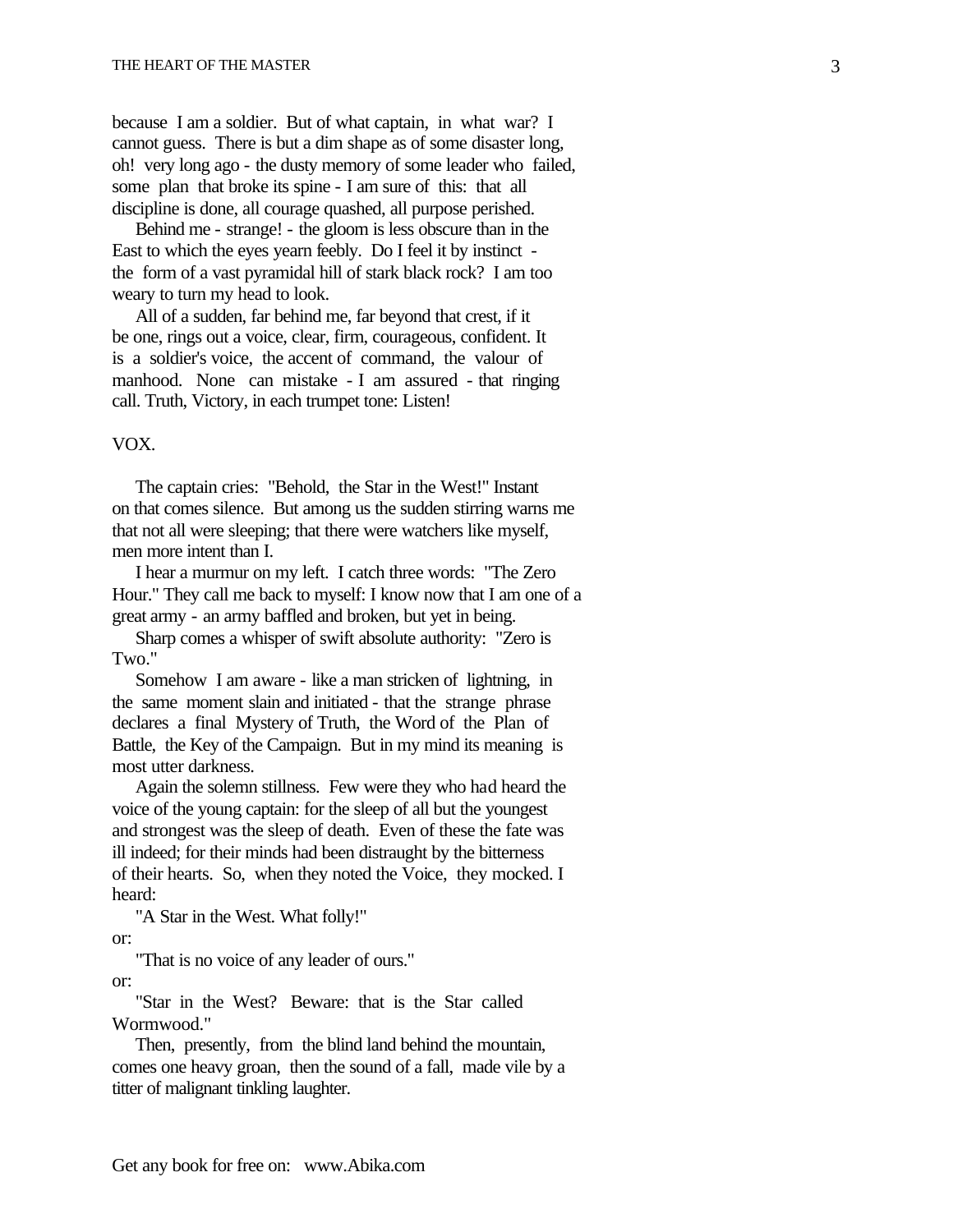There follow ghoulish wailings.

 The mystery, the evil darkness of these incoherent cries, sets my teeth on edge with horror. And yet I cannot give up the hope which thrilled me at the Voice. But so keen, so desolate, so deadly, is the pain of my spirit that blank darkness overwhelms me altogether.

## UMBRA.

 Within the Vision is a dream - I struggle in my sleep in a morass of blood and mud. Howlings more bestial than hell's: stench at whose touch, solid as putrid flesh itself, I retch with the pangs of death; most frantic madness: phantoms of crime, icecold, ghosts made of murder - the nightmare seems interminable no, it exhausts itself, sick with its own foulness, and sinks into a stolid stupor.

## PHANTASMA.

 I waken from the horror. Every nerve is numb, every muscle frozen, every bone one ache, my blood throbbing with poison.

But the shambles is now dimly to be seen.

 What? Can the Voice have spoken Truth after all? Is then that Star a Sun, whose light is at last piercing the foul mists of massacre, whose heat is forcing the congealed miasma to steam skyward in those murky bands of dim grey cloud?

 Hark! Yes, the few that are still alive have seen what rouses them to lift their crippled arms, to stare with blear bloodshot eyes, to jabber with broken jaw-bones and torn tongues.

 "For Christ's sake," screams an emasculate rag of flesh, "don't look at that damned Star!"

"We're lost," another squeals.

"The Beast!" yells a third: maniac.

 I too am appalled not a little. For on the moving fumes crawl monstrous and hideous shapes - frightful forms, detestable gestures. All past belief for loathsomeness: filling my mortal spirit with delirious fear. Beholding them, the wounded writhe in deadly anguish. Some crazily catch up the filth in which they are already half sunk to throw it at the spectre, therby only to smear themselves more thickly in the face.

 Their impotent malice so exceeds itself that I am moved for a moment to laugh. At that, as at the Master-spell of a great sage, the charm is snapped: I soar into sanity.

 I must be simple indeed! How did I fail for a moment to understand that Broken-Spectres must be shadows cast by some Star, a Sun, upon sun-lifted vapours - that all these diverse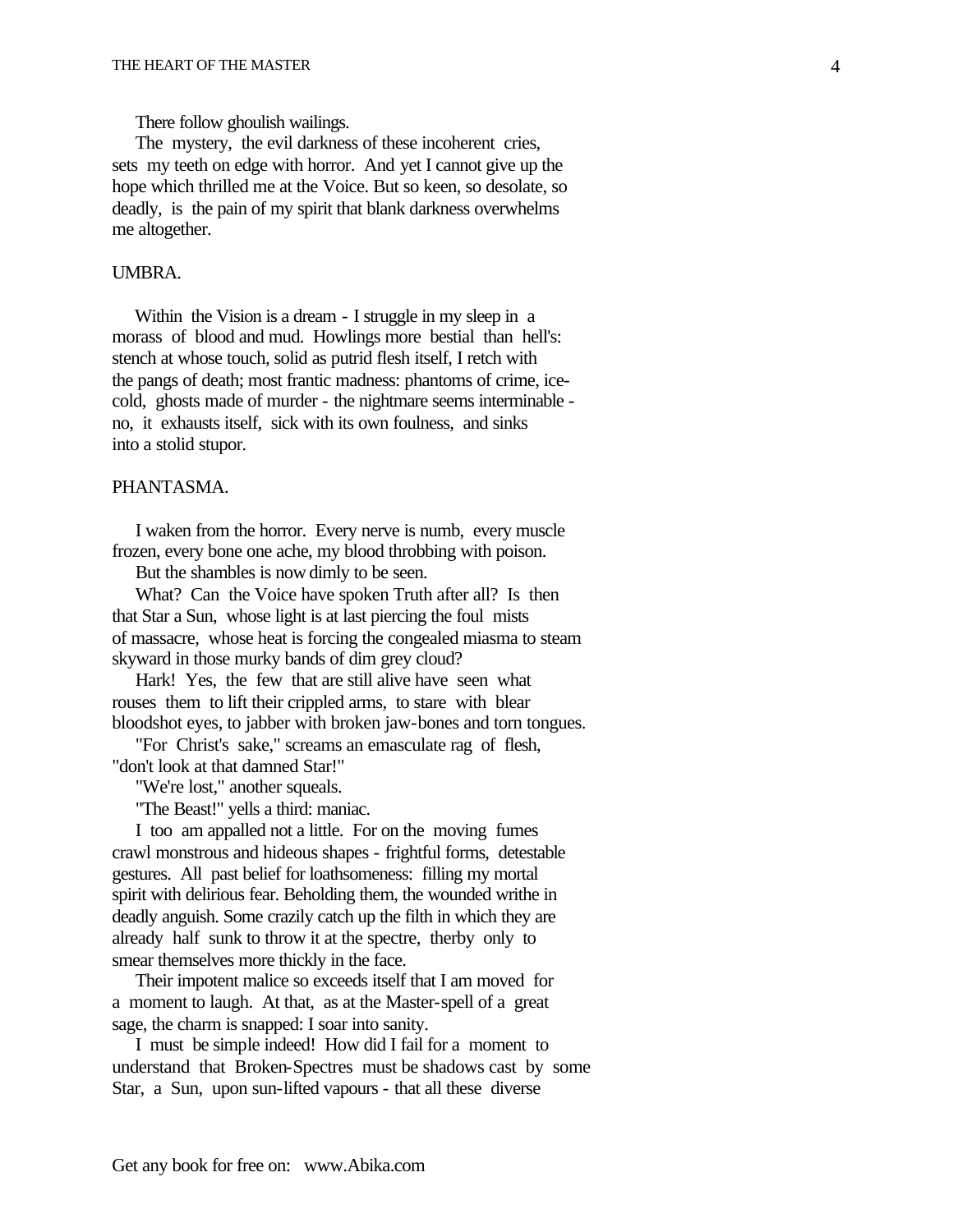shapes of madness are but distortions of one form upon the mountain-crest, a solitary shadow - the shadow of a Man!

#### LUX

 I stood erect. I found myself unhurt. I turned. I lifted up mine eyes. Behold! The Hill!

 The apex of the colossal Pyramid is crowned by a stern silent figure, cut in sharp silhouette against the Orb of the Sun. I cried aloud: Hail unto Thee, O Star that art the Sun, Star that mountest the Height of the Heavens!

 But my heart answered me, mysteriously, yet so that it availed me to understand it; "He riseth not nor sets! He goeth shining on His way, and before Him the Earth reeleth in the rhythm of her Bacchanal dance!"

 Then knew I also this: all these poor dead men that lay about me had been slain by their own fear, their fault of faith in deeming that the Sun - or any Star - could die.

 And now I, who had only felt the fear of that figure, feel the fascination.

 I understand that He - whoever, whatever He may be - is He for whom we all so long had waited.

 As I fix my eyes upon it, I become aware that its blackness against the light of the Star is only relative; and as I gain confidence in my sight, that darkness goes. The figure is a prism of pure crystal - it is the distortion and interference with the Light it transmits which caused those phantoms of terror to dance their Witches' Sabbath on the moving miasma.

And now I am drawn swiftly up by some invisible force; sucked by some vortex towards the Hill

And now I face Him as He stands above me.

#### HOMO

 His head is slightly bowed as if he brooded some delight. He wears a helm of ruddy gold, radiant with the light of the Star. In the midst of his brows is a black diamond in a circlet of ruby and emerald, set in pure mother-of-pearl, so that it seems the eye of some unknown, some unknowable God. This eye has no lid.

 But his two human eyes are still half-closed, as if in worship or in wonder of rapture.

 His arms are folded on his breast: upon his corslet is the golden image of the Sun. In his right hand is a rod of amber, crowned with a ruby; in his left an amethyst lotus with a sapphire corolla.

Lo! from his eyes flow tears of mingled sorrow and joy, of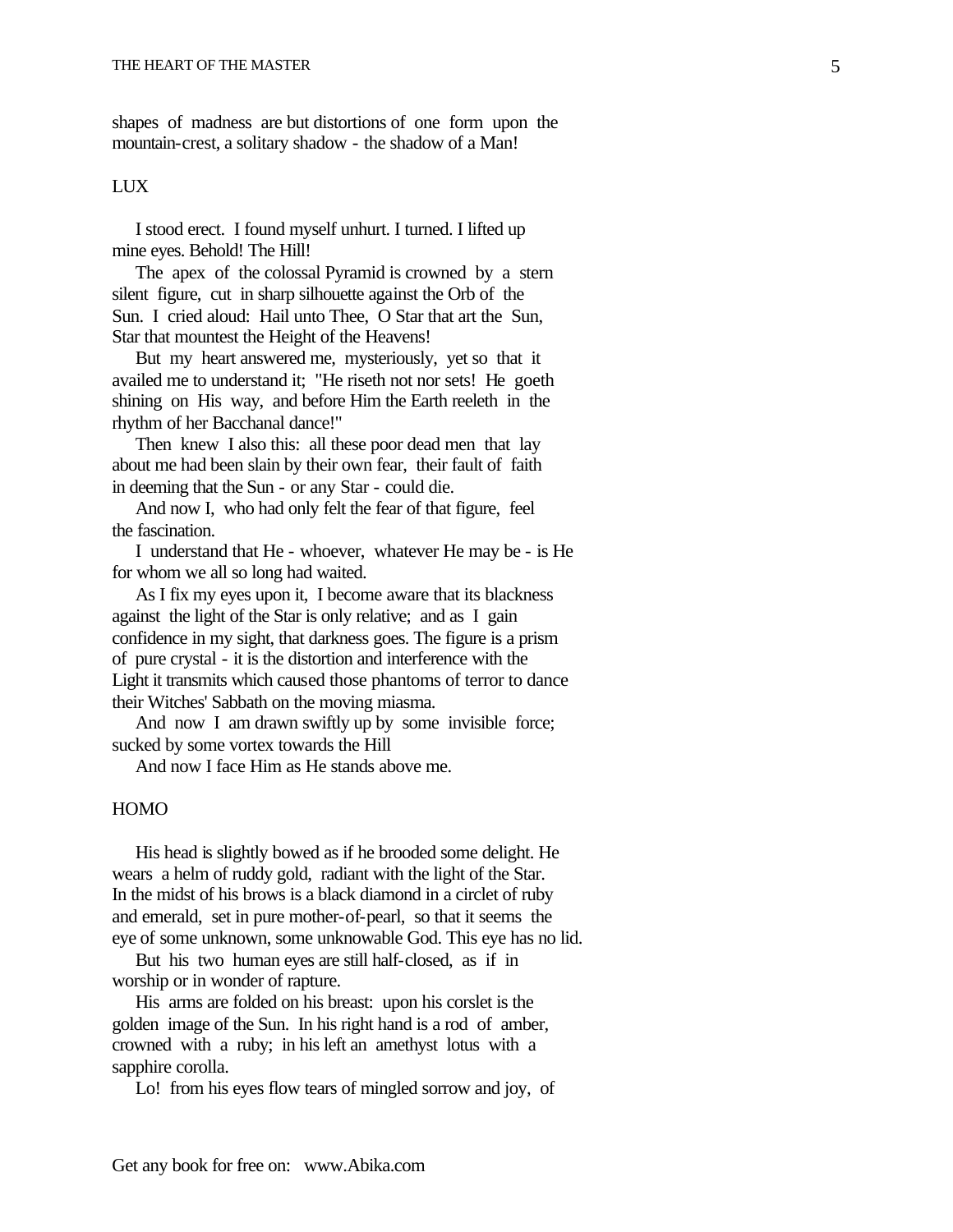joy that burns up sorrow, and with these tears he smites the barren rock beneath his feet. It melts like wax at the touch; roses spring up and twine about his limbs.

 Around him are four living creatures, begotten of his will, so that the mountain might glow with the life that flows through him.

There is a tawny Lion, from whose mouth drops honey.

 He roars aloud, and the word thereof is this: The Wrath of the Master is the Energy of Love.

 There is a buffalo Cow, grey-blue, whose udders overflow with milk, and her lowing means: The Work of the Master is the Nourishment of Life.

 There is a Babe, that with his tiny hands presses out blood from his own breast, and smileth: The Way of the Master is the Innocence of Liberty.

 Also, a Golden Eagle, bearing a Chalice of Wine, crying aloud: The Woe of the Master is the Rapture of Light.

 Last in their midst, above His head, there whirls a wheel of many-coloured radiance, so that thereby all deeds are harmonized in one. And the whirring of the wheel declares: The Wisdom of the Master is the Justice of Time. Attend to the Will of the Master!

 At this there cometh forth from the heart of the Wheel a Serpent with the head of a Sphinx, and toucheth the mouth of the Master, so that His voice breaks into Song:

The Word of the law is Thelema (greek letters).

 Then is all Heaven aflame with a great blast of trumpets; and the world is alight with one flash that sundereth every spirit that liveth, branding this Sign upon them:

Do what thou wilt shall be the whole of the Law.

#### AVES.

 Now the whole air is thrilled by the voices of birds: A Swan, a Phoenix, a Raven, a Hawk, a Pelican, a Dove, an Ibis and a Vulture: in his turn each one sang praises, even as it was given unto him to understand one part of the Spirit of the Master.

## THE VOICE OF THE SWAN.

 AUMGN: through the Bornless, through the Eternal, the Thought of the Master goeth, afloat in the Aethyr.

#### THE VOICE OF THE PHOENIX.

AL: not to be burned, not to be quenched, the Soul of the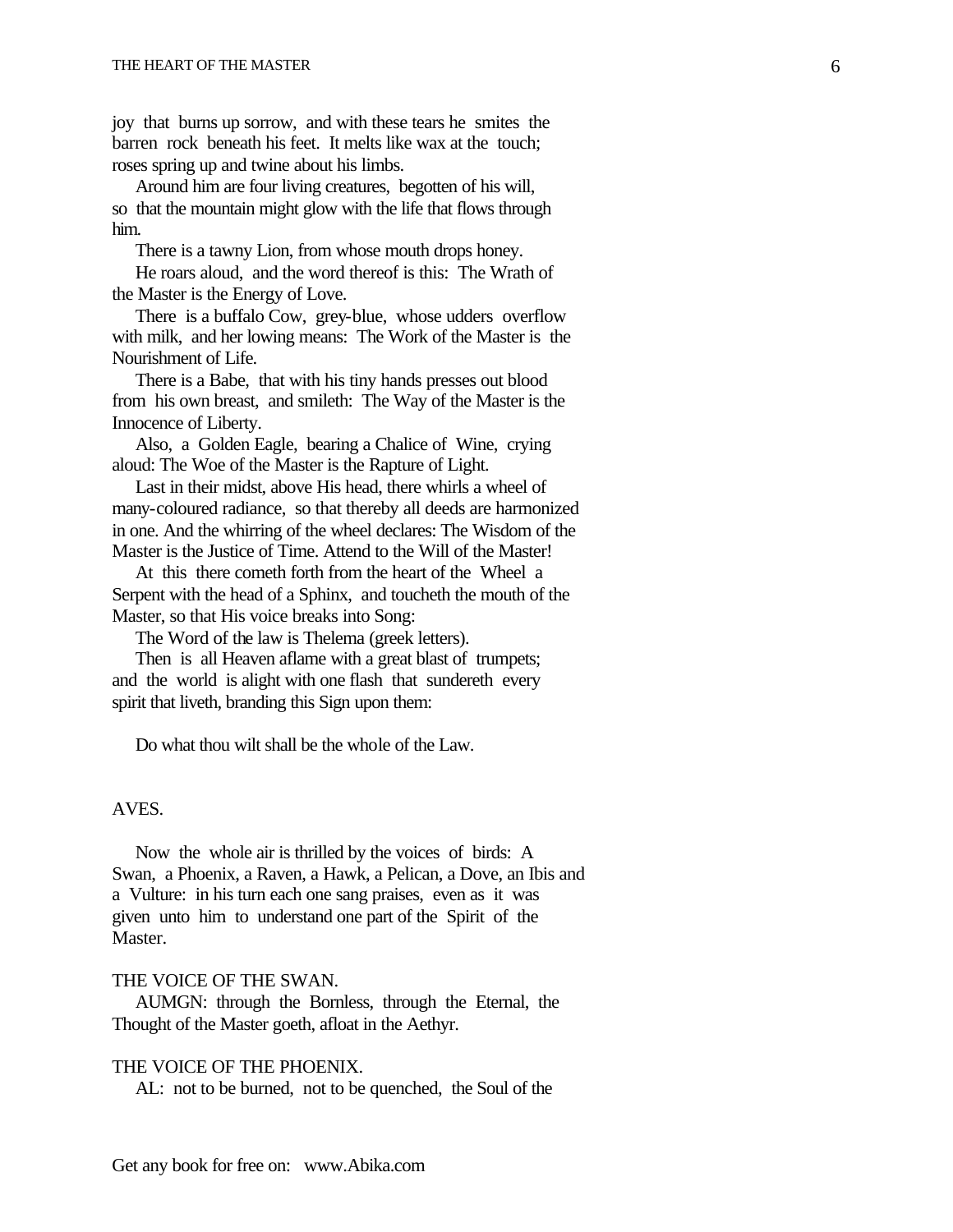Master bathes in the Fire of Nature, and is refreshed.

## THE VOICE OF THE RAVEN.

 AMEN: The Past and the Future are parts of the Present, in the Eye of the Master, that seeth the Secret of Secrets and knoweth them all to be One.

## THE VOICE OF THE EAGLE.

 SU: The Heavens are poised on the Plumes of the Righteous, that wingeth among them, beholding the Sun; thus know ye the Mercy and Joy of the Master!

#### THE VOICE OF THE HAWK.

 AGLA: by Thine Energy riseth all Motion of Will of the Master, begetter, destroyer!

## THE VOICE OF THE PELICAN.

 IAO: all that liveth is blood of the Heart of the Master: all stars are at Feast on that Pasture, abiding in Light.

## THE VOICE OF THE DOVE.

 HRILIU: there is nothing too small, or too great, or too low, or too high; but all things are joined into Joy by the Love of the Master.

## THE VOICE OF THE IBIS.

 ABRAHADABRA: all Ways are alike, being endless, eternally coiling in Curves of ineffable wonder; each Star has its course, by the manifold musings that move in the Mind of the Master.

#### THE VOICE OF THE VULTURE.

 MU: unmated, immaculate, consecrate, virgin, all things are begotten of the Breath of the Master, and born of the Infinite Space wherein doth He give them their Form - and abideth in Silence.

 Now all is as it were a Passion of great Peace; and in the Stillness I lift up my Soul like an offering and cry in mine Heart: Let me dwell at the feet of the Master!

 But the Silence swallows up those vain words; and they are smitten through with the fire of His blood, that transforms them to these:

 "At His feet is only the Earth, and that He breaks up into flowers; but all things that live are assumed to the Heart of the Master."

With that I cease to be myself at all: I am absorbed into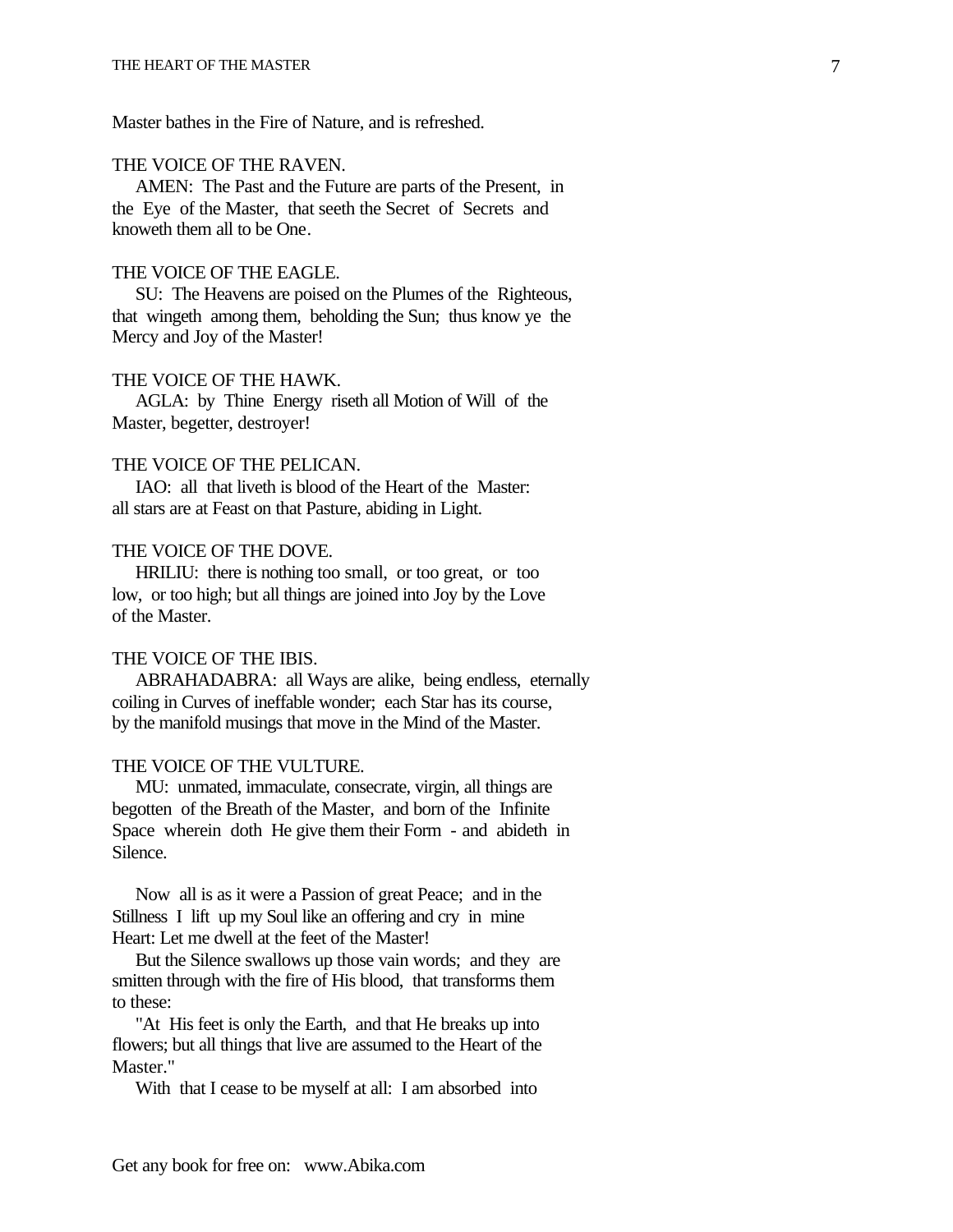His adorable essence, and my life is equally shed throughout the endless Aeons of Creation.

 Ay! - there is nothing separate any more at all; wherefore the Vision faileth, the Seer being one with the Seen.

## II.

#### THE VOICE.

 It is not given to flesh and blood, till they be seven times purged, purged through and through, to dwell in the sanctuary of the Heart of the Master.

 My fervour is exhausted; my faith fails; I fall from the rapture of passion that pours through the abyss of space.

 All things feel It; all things live by It; yet nothing that knows itself knows It as It is.

 So now I, burning up, yet not burnt through, in the glory of that Light, vibrating to, yet not vibrating altogether with, the vigour of that Pulse, am just so far attuned to the Heart of the Master that was pure Rapture in that sublime moment of union is translated into what seems a solemn music - born very far through the still air - a Voice declaring the Secret of the Sanctuary to every ear in just such measure as that ear is able to receive it.

#### THE TEN SECRET JOYS OF THE MASTER.

 At first the music is as if muffled, a murmur of the wind behind impenetrable veils. 000. NOTHING ONLY EXISTS, AND IS ALL THINGS.

 After a pause of deeply-rooted Silence: 00. THERE IS NO LIMIT.

 Silence again, as if the very bowels of Nature were thrilled with stillness:

0. THE SUM OF ALL IS BOUNDLESS LIGHT.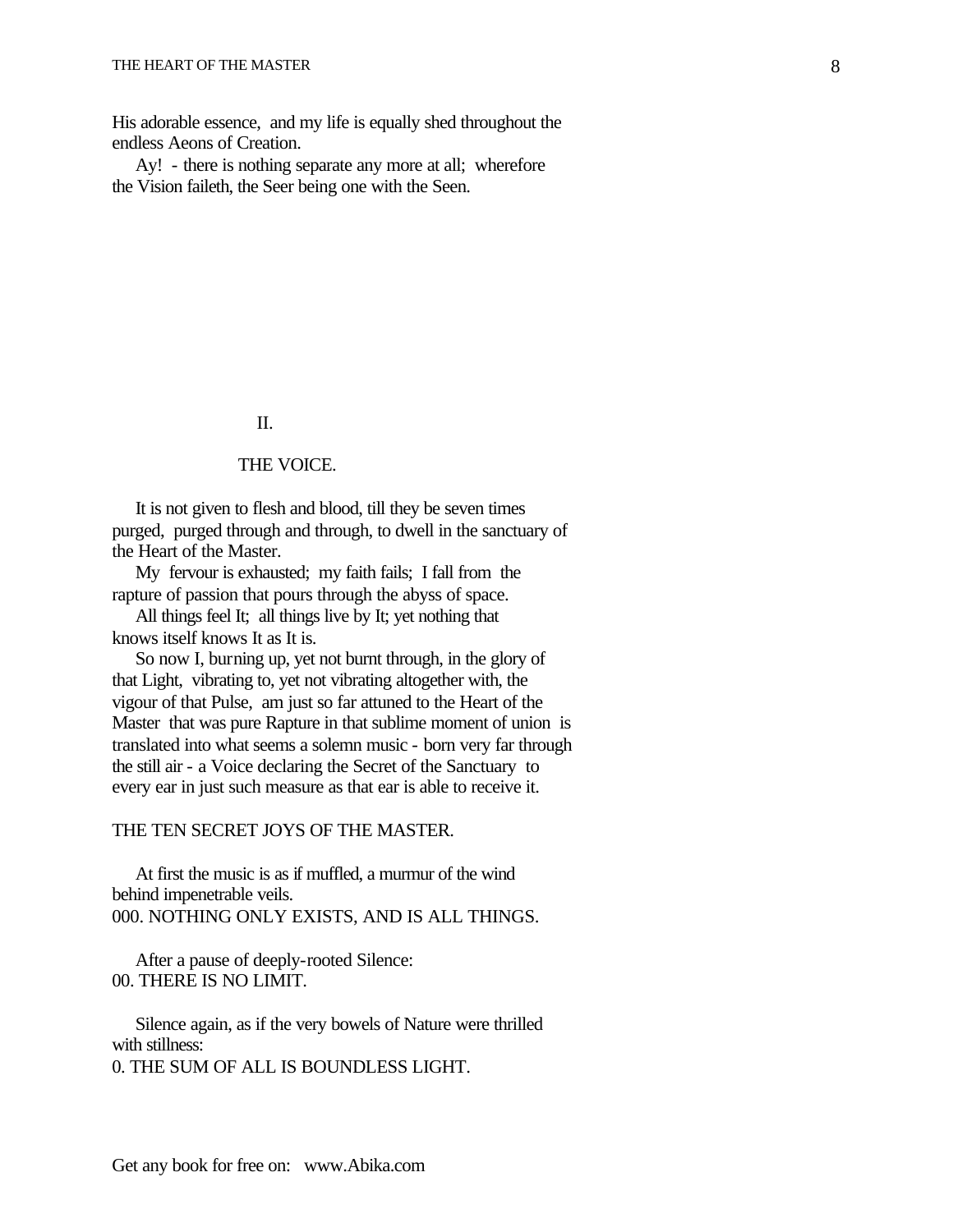Now there is suddenly a gathering together of the essence of Silence; it is as focussed at a Point:

 1. THOU ARE THAT WHICH THOU CHOOSEST TO THINK THYSELF, IMMUNE TO ALL, FOR IT IS NOTHING BUT A POINT OF VIEW.

 Now there bursts forth a Wave of Light, and there rolls forth in majesty of Thunder:

# 2. THY NAME, WHICH IS THY WORD, IS THE SUBSTANCE OF THY WILL, WHOSE MODE OF ACTION CONSTITUTES EXISTENCE. CHANCE.

 The Music swiftly sinks to a low brooding rapture, solemn and slow:

# 3. THAT WHICH THOU CREATEST IS THINE UNDERSTANDING OF THY LOVE.

 Then comes a sudden shaking and confusion, as if the harmony were broken up into innumerable fragments; clashing together, nor is there any speech articulate; until a fearful blast peals forth, a trumpeting of Majesty. But within the blare of the tempest sounds a Voice steady and stern, yet full of peace and kindliness

# 4. THE NECCESSITY OF THE UNIVERSE IS THE MEASURE OF THY RIGHTEOUSNESS.

 Now follows martial music, wild and full of the rushing of Fire:

 5. THE MOVEMENT OF THE UNIVERSE IS THE FULFILMENT OF THINE ENERGY.

 And this is blended with the echo of all former voices and their music, so that the whole Abyss is filled with their orchestration to one Symphony.

 6. THE ORDER OF THE UNIVERSE IS THE EXPRESSION OF THY RAPTURE OF BEAUTY.

 This fades away into a deep and tender tune, like nightingales beside a waterfall; and the voice comes twittering:

# 7. THE SENSIBILITY OF THE UNIVERSE IS THE TRIUMPH OF THINE IMAGINATION.

 Quick thrills inform the air, the perpetual quire of myriads of young boys and girls:

 8. THE MUTABILITY OF THE UNIVERSE IS THE SPLENDOUR OF THINE INGENUITY.

And now again all sound is gathered into one, an endless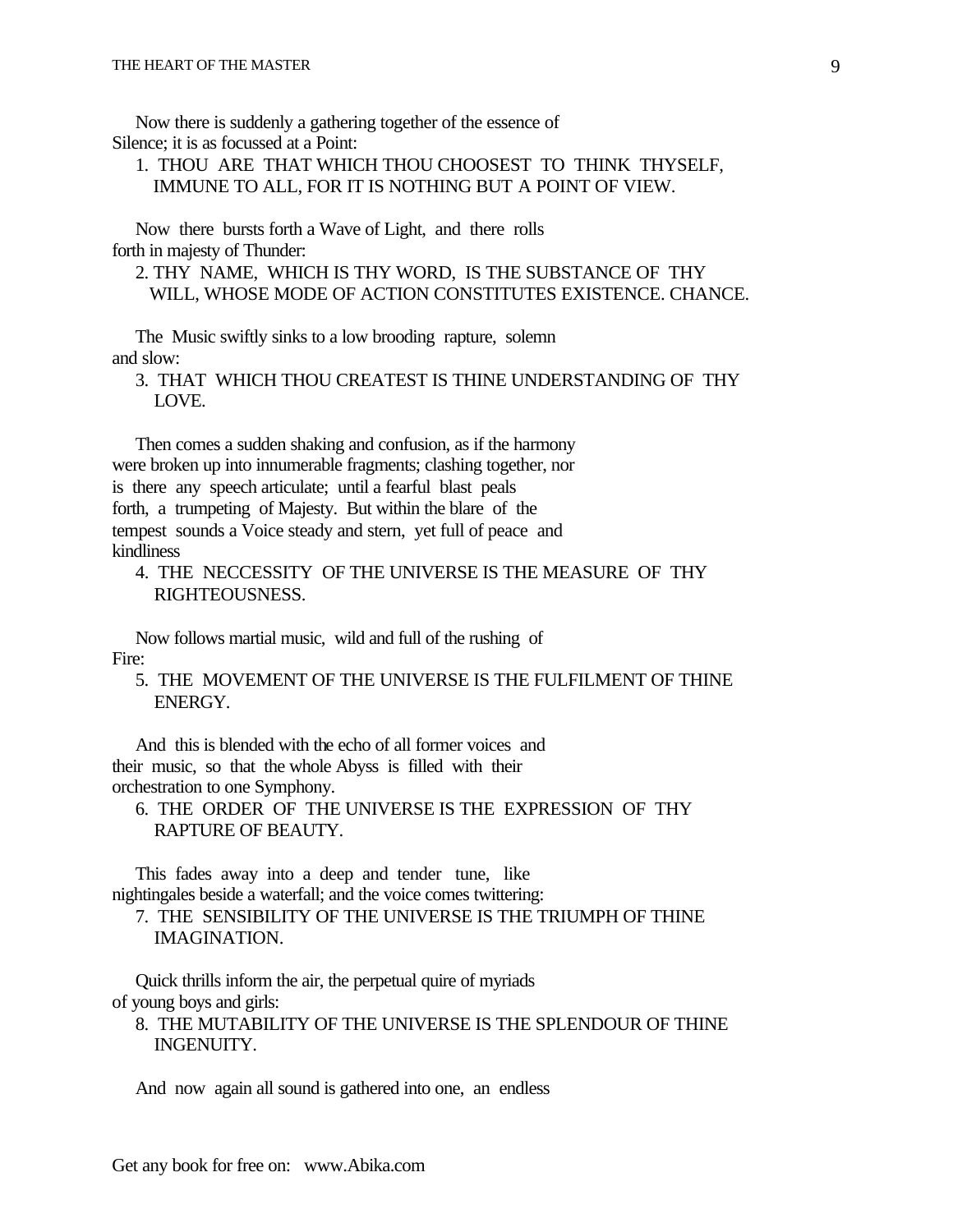monotone of power impregnable, like the trumpeting of an elephant in Spring:

# 9. THE STABILITY OF THE UNIVERSE IS CHANGE, THE ASSURANCE OF THY TRUTH.

 Then, last of all, the soul of Music takes the shape of a pure Maiden's voice, and she sings:

# 10. THE PERFECTION OF THE UNIVERSE IS THE REALIZATION OF THE IDEAL OF THY PASSION.

 Lo, in the Silence following is my spirit so enlightened at its apprehension of these Secret Joys of the Master, that I was once more lost to myself and lived again for a little while in Him.

## THE TWO AND TWENTY SECRET INSTRUCTIONS OF THE MASTER.

 Now that I am come to myself, I yearn in ageless sorrow for that which I am so little able to attain. I bleed inwardly, so that my passion traces in my flesh the words of the cry that I cannot utter aloud, the call of the Soul to the Soul of the Master, to be made one with Him.

 To answer that, He sendeth forth His Will, that, casting shadows on the clouds of Life, may be half read by him whose eyes are lightened enough by the manhood of his love.

 Thus then do I learn how best to make myself fit to fulfil my Life, in the Life of the Master, and offer my blood to His Heart.

0.

 Know Naught! All ways are lawful to Innocence. Pure folly is the Key to Initiation. Silence breaks into Rapture. Be neither man nor woman, but both in one. Be silent, Babe in the Egg of Blue, that thou mayest grow to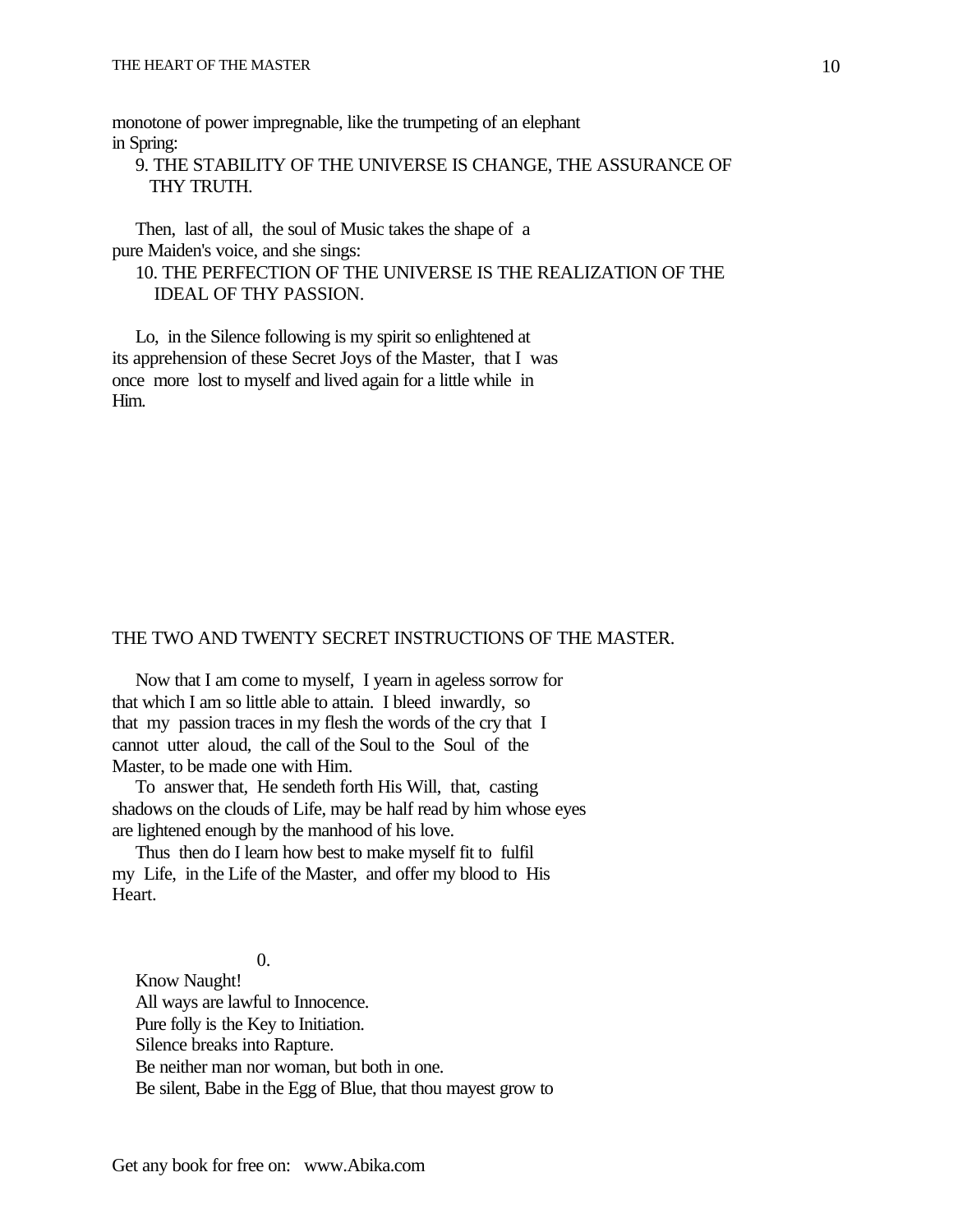bear the Lance and Graal!

 Wander alone, and sing! In the King's Palace his daughter awaits thee.

# I.

 The True Self is the meaning of the True Will: know Thyself through Thy Way!

Calculate well the Formula of Thy Way!

 Create freely; absorb joyously; divide intently; consolidate completely.

 Work thou, Omnipotent, Omniscient, Omnipresent, in and for Eternity.

## II.

 Purity is to live only to the Highest; and the Highest is All: be thou as Artemis to Pan!

 Read thou in the "Book of the Law", and break through the veil of the Virgin!

#### III.

 This is the Harmony of the Universe, that Love unites the Will to create with the Understanding of that Creation: understand thou thine own Will!

 Love and let love! Rejoice in every shape of love, and get thy rapture and thy nourishment thereof!

## IV.

 Pour water on thyself: thus shalt thou be a Fountain to the Universe.

 Find thou thyself in every Star! Achieve thou every possibility!

# V.

 Offer thyself Virgin to the Knowledge and Conversation of thine Holy Guardian Angel!

All else is a snare.

 Be thou athlete with the eight limbs of Yoga; for without these thou are not disciplined for any fight.

## VI.

 The Oracle of the Gods is the Child-Voice of Love in thine own Soul! hear thou it!

 Heed not the Siren-Voice of Sense, or the Phantom-Voice of Reason: rest in Simplicity, and listen to the Silence!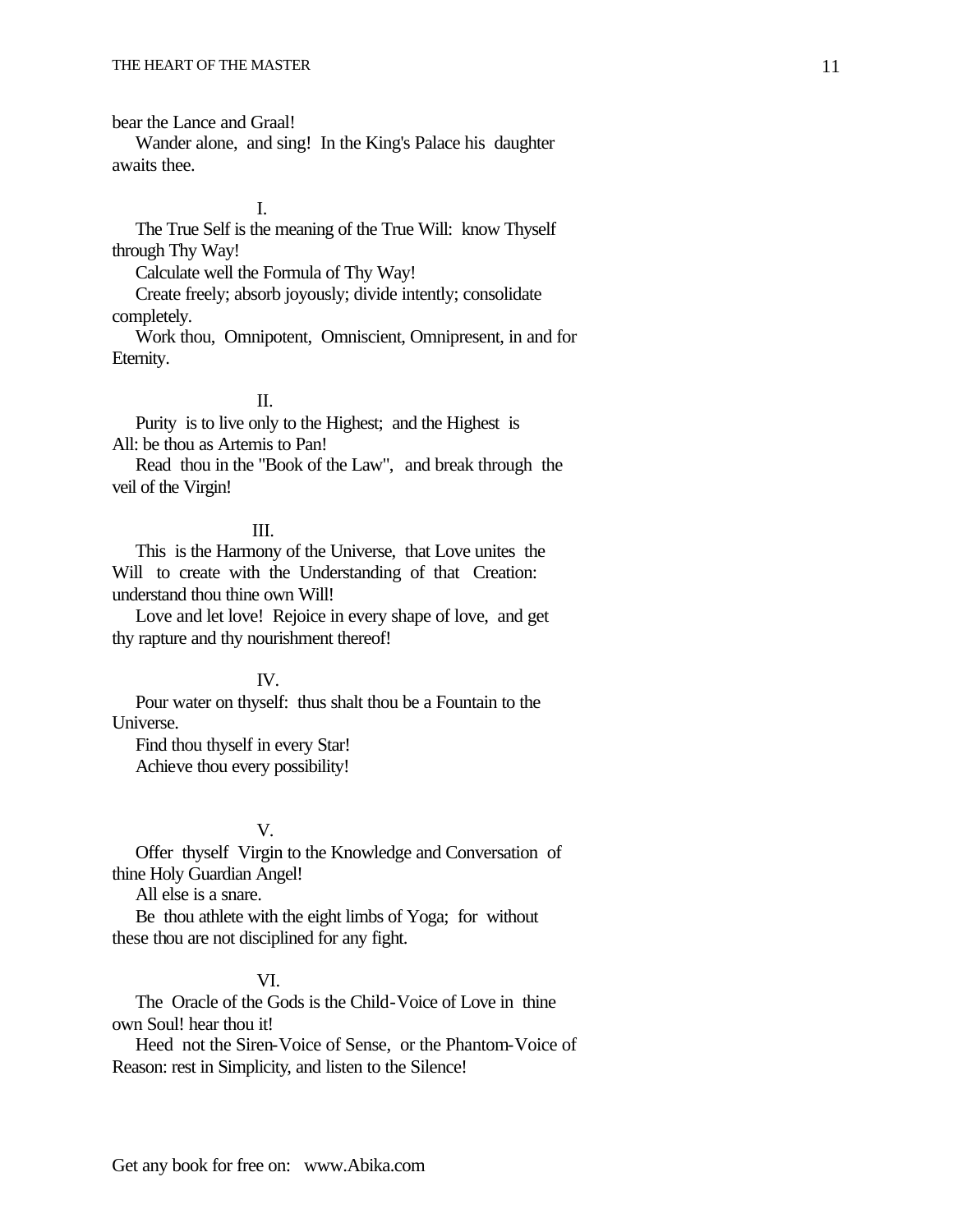#### VII.

 The issue of the Vulture, Two-in-One, conveyed; this is the chariot of Power. TRINC: The last oracle!

 Balance against each thought its exact opposite! For the Marriage of these is the Annihilation of Illusion.

# IX.

VIII.

 Wander alone; bearing the Light and thy Staff! And be the Light so bright that no man seeth thee! Be not moved by aught without or within: keep Silence in all ways!

X.

 Follow thy Fortune, careless where it lead thee! The axle moveth not: attain thou that!

# XI.

 Mitigate Energy with Love; but let Love devour all things. Worship the name \_\_\_\_\_\_\_\_\*, foursquare, mystic, wonderful, and the name of His House 418. (This Name to be communicated to those worthy of that Initiation.)

#### XII.

 Let not the waters wheron thou journeyest wet thee! And, being come to shore, plant thou the Vine and rejoice without shame.

## XIII.

 The Universe is Change: every Change is the effect of an Act of Love; all Acts of Love contain Pure Joy. Die daily!

 Death is the apex of one curve of the snake Life: behold all opposites as necessary complements, and rejoice!

## XIV

 Pour thine all freely from the Vase in thy right hand, and lose no drop! Hath not thy left hand a vase?

 Transmute all wholly into the Image of thy Will, bringing each to its true token of Perfection!

 Dissolve the Pearl in the Wine-cup: drink, and make manifest the Virtue of that Pearl!

#### XV

 With thy right Eye create all for thyself, and with the left accept all that be created otherwise!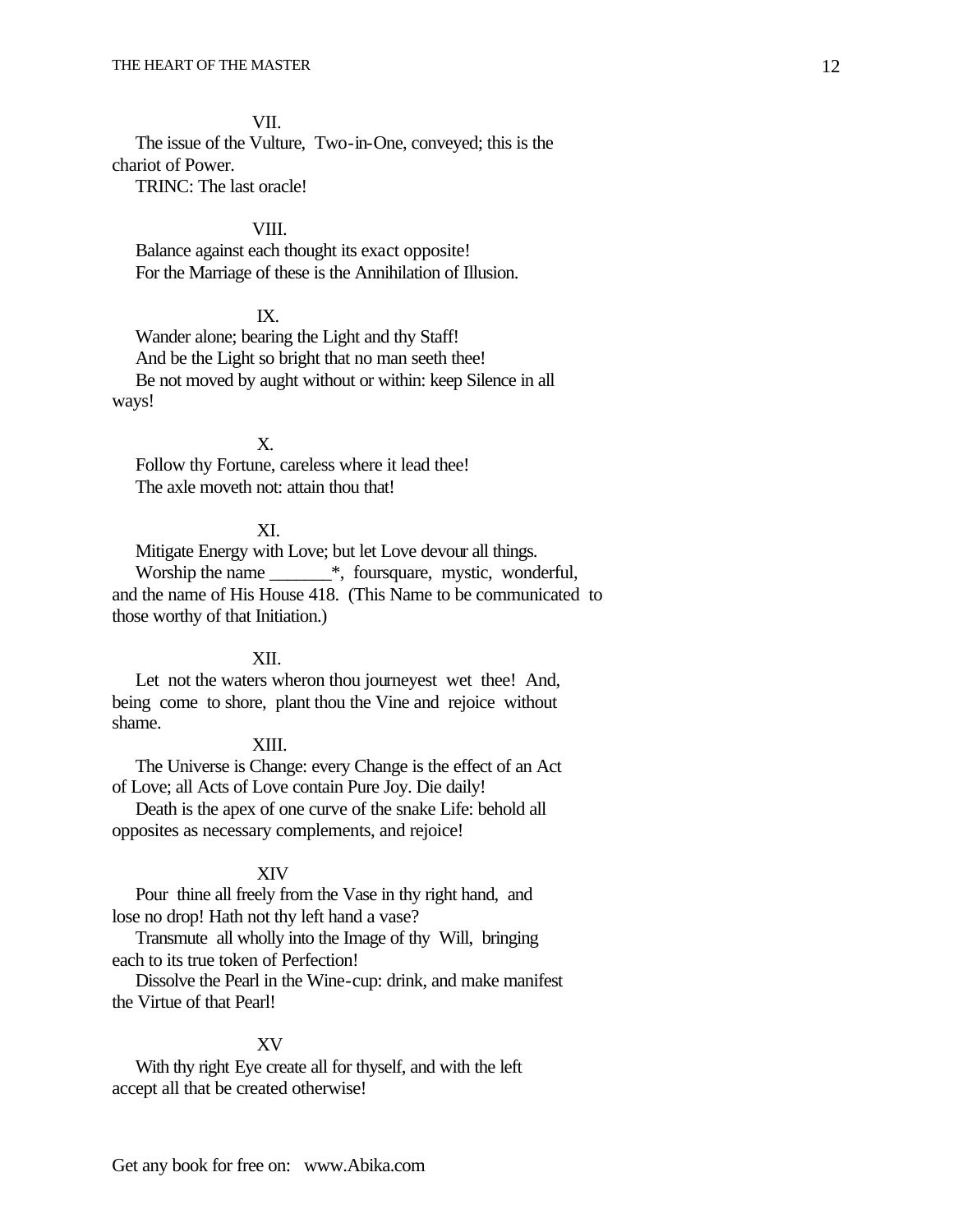#### XVI

 Break down the fortress of thine Individual Self, that thy Truth may spring free from the ruins!

# XVII

 Use all thine energy to rule thy thought: burn up thy thought as the Phoenix!

## XVIII

 Let the Illusion of the World pass over thee, unheeded, as thou goest from the Midnight to the Morning!

## XIX

 Give forth thy light to all without doubt: the clouds and shadows are no matter for thee.

 Make Speech and Silence, Energy and Stillness, twin forms of thy play!

#### XX

 Be every Act an Act of Love and Worship! Be every Act the Fiat of a God! Be every Act a Source of radiant Glory!

#### XXI

 Treat time and all conditions of Event as Servants of thy Will, appointed to present the Universe to thee in the form of thy Plan.

And: blessing and worship to the prophet of the lovely Star!

 The shadows suddenly faded as the clouds vanished from the sky; and there is no more writing on the Heavens, for that which was written was graven upon mine Heart.

# THE FOUR VIRTUES OF THE HEART OF THE MASTER.

 LIGHT is throned in the Heart of the Master, so that he thinks no evil. For in that Light all is Truth.

 Falsehood is but a function of the conditions of Time and Space, and the idea of evil comes only from perceiving the oppositions which are transcended by Truth. So each thing that is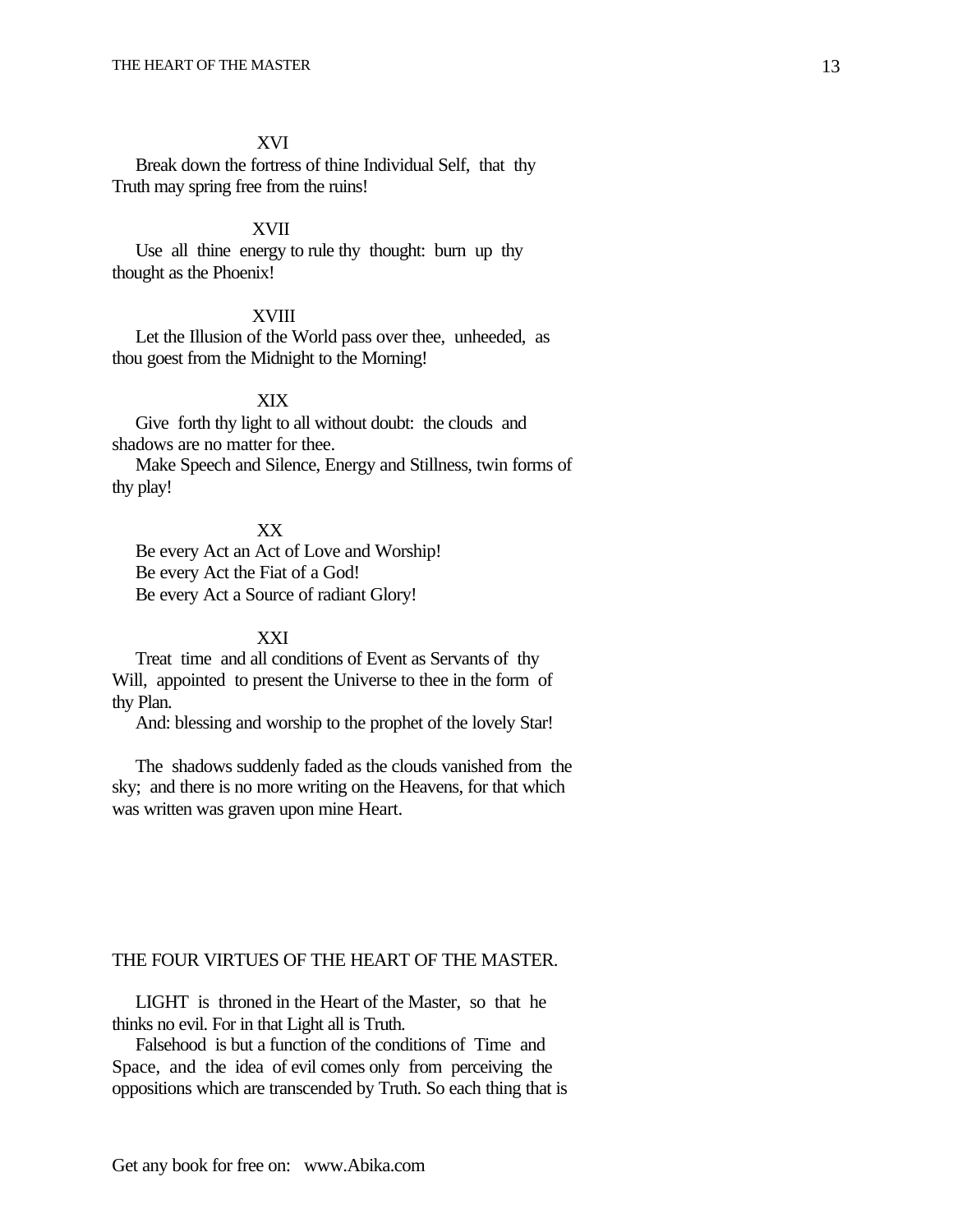hath its root in Necessity; were the least of these lost, the whole Work should be marred.

 LIFE wells in the Heart of the Master; Death is but the Systole of that marvelous pulse.

 Faint are the phantoms of Illusion; these, seized on by that vivid stream, thrill and throb with the glow of his reality; he leaves no possible form inane or inert; in him do all partake the sacrament of birth to Truth.

 LIBERTY leaps in the Heart of the Master; for every man and every woman is a star. Each follows, free and joyful, its own Will; for every Will alike has its essential function in the rhythm of the Heart of the Master. No star can stray from its self-chosen course: for in the infinite soul of space all ways are endless, all-embracing: perfect.

 LOVE burns in the Heart of the Master: he, seeing only God in every thing, with the white flame of worship purges it of all its fancied imperfection. His boundless adoration kindles space itself, leaving no void that is not compassed by his passion.

 By virtue of his LAW he floods each thought with love, and marries it in turn to every other thought; and of each bridal night the fruits are twin, the Rapture of Silence, and some new World unguessed of Phantasy; of these behold one grim and one grotesque, this lyric and that lordly, the grievous and the gracious equal in His sight, for they know neither limit nor let in the infinite variety of their Beauty, making new Harmonies with every hour, beyond belief for Joy.

#### SYRINX AND PAN

 Now comes the sound as of the fall of snow-flakes and rosepetals: it is the twinkling of the feet of a young maiden dancing.

 And the music is the whisper of the Wind among the pines upon the Hill; and that is the breath of the Pan-pipe in the mouth of the Master.

And, all in one, it is the Universe in manifestation.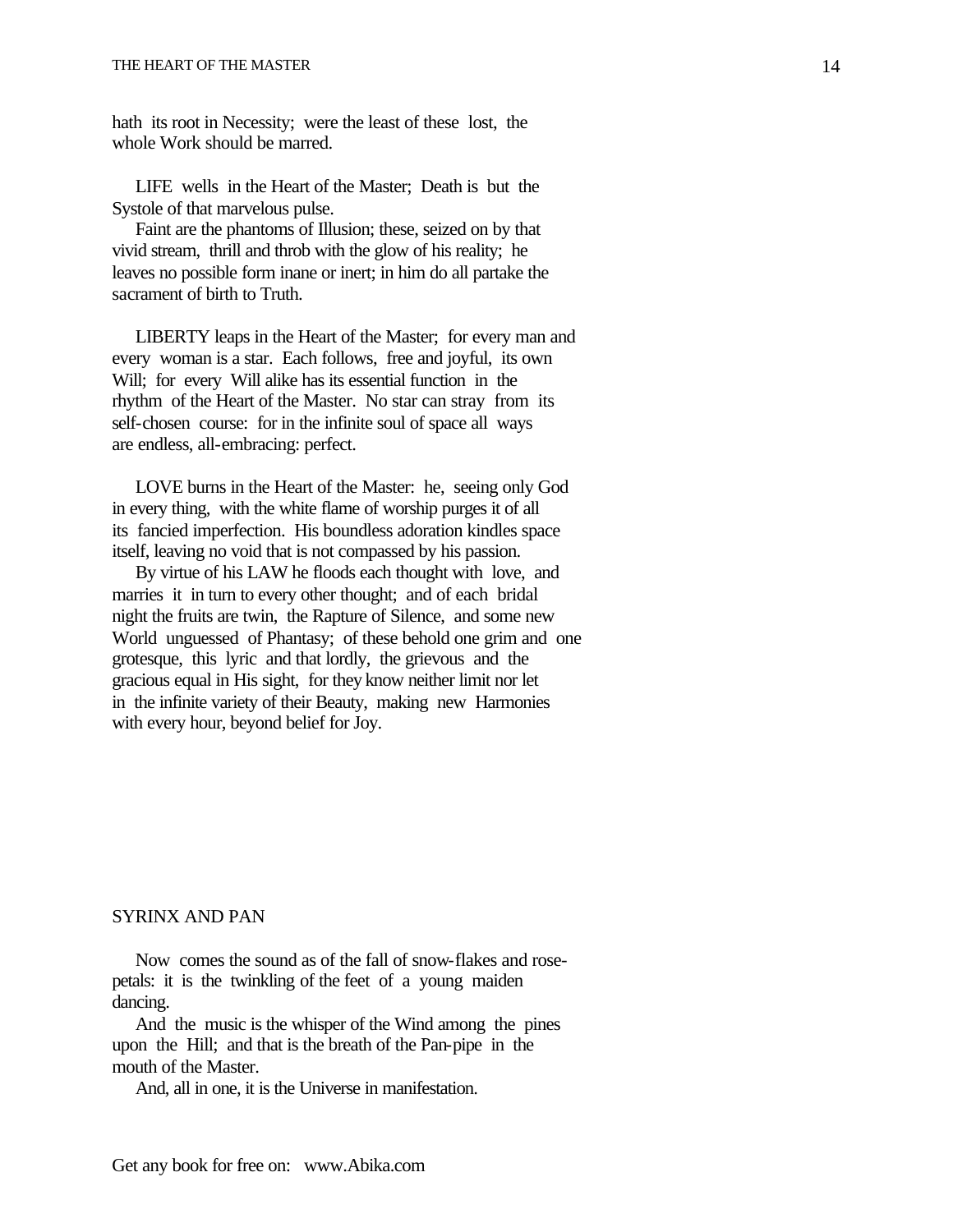Also; I hear the Seven-fold Song thereof.

#### CARMEN.

 By Wisdom forms He matter and space and time, Experience to sublime. By Virtue spends He His own life through all; Mercy majestical. By Energy revolves He all in stress Of Change, the limitless. By Order gathers He the worlds of Light In Beauty infinite. By Love destroys He all to recreate Fresh Phantasies to Fate. By Reason reckons He His governance, The Wonder of His Chance. By Purity absolves He all His Will From every image of Ill. In Silence He resumes each perfect part To rapture of His Heart, His, in whose Truth of Nature all things are, The Still and Shining Star.

## III.

## THE TEMPLE OF TRUTH

#### THE INITIATION.

 I, Khaled Khan, beheld that Vision and received this Voice upon the Holy Hill of Sidi Bou Said, in the country now called Tunisia, but from of old sacred with many sanctities.

 Thus far it is permitted me to speak freely of that which came to me in my long search for the True Wisdom; but to me in my long search for the True Wisdom; but to declare the Mode of mine Initiation, whereby I gained ingress to the Place called the Temple of Truth (but by some Dar-el-Jalal) it is forbidden. Nor may I disclose in what land that House is to be found, more openly than to say: It is cut from the living rock of the middle point of the summit of an high mountain apart, the range Jebelel-Asharah.

15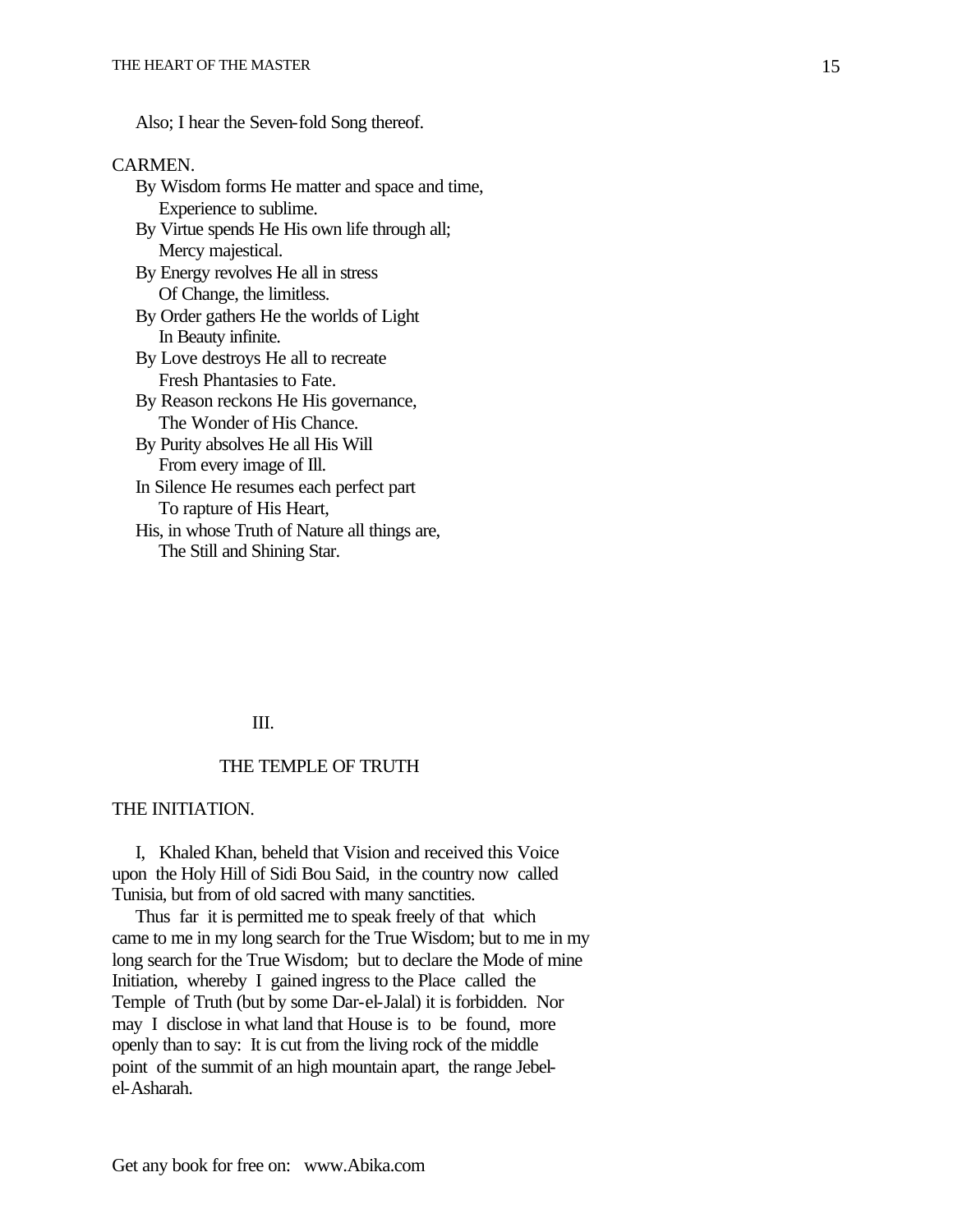Now being brought after many days into a Place where Light was, being shed through a carven screen of topaz, graved with a Rose of nine-and-forty petals on a Greek Cross, from the Sun, and that also at midnight, I found myself in the presence of a certain aged man (for it was written that His days should be an hundred and twenty years) who stood before a table of seven sides, whereon were fire, and incense in a thurible, and bread.

 Of these did he bid me partake; and they being consumed, he took a phial of golden oil from their midst, and anointed mine eyes, and mine ears, and my lips.

 With that I was aware of the image of a God, severe and noble of aspect, his spirit utterly calm, in his right hand a sickle and in his left an hourglass. And as I looked upon him, he reversed his wrist, for the last grain of sand was fallen through.

 Then did my Instructer point with a little wand to a great chart not wholly filled, and there came the shadow of a man's hand, and drew the image of a Lion at the end of the writing.

 Above this parchment, which was partly furled, was a square tablet of white marble, on which, inlaid in gold, I read these characters about the Image of an Eye within a radiant Triangle.

 . .  $S_{\cdot}$  .  $S_{\cdot}$  .

and this is, being interpreted, "The Great White Brotherhood."

Below was written: With Us Two Thousand Years is as One Day.

 Then my Instructer showed me that the Brotherhood send forth one of their fellows every two thousand years, bringing one Word to serve Mankind as a new Formula of Magick, that it may take one further step on the long road that leadeth to Perfection.

 Also, twice in that period, that is, at intervals of a little more than three, and a little less than seven, centuries, they send a lesser prophet to prepare the Way of the next Word, and to maintain or to restore the virtue of the Word then current.

 And on the unfurled portion of the chart I read the names of certain of these Brethren, and the Words as one was uttered after the other. But some I could not read, because the characters were strange.

These:

FU-HSI.

 After a great space (with few names and those illegible) LAO-TZE, GAUTAMA, ZERDUSHT, PYTHAGORAS, DIONYSUS, OSIRIS.

These were sent forth at the same time - and Dionysus under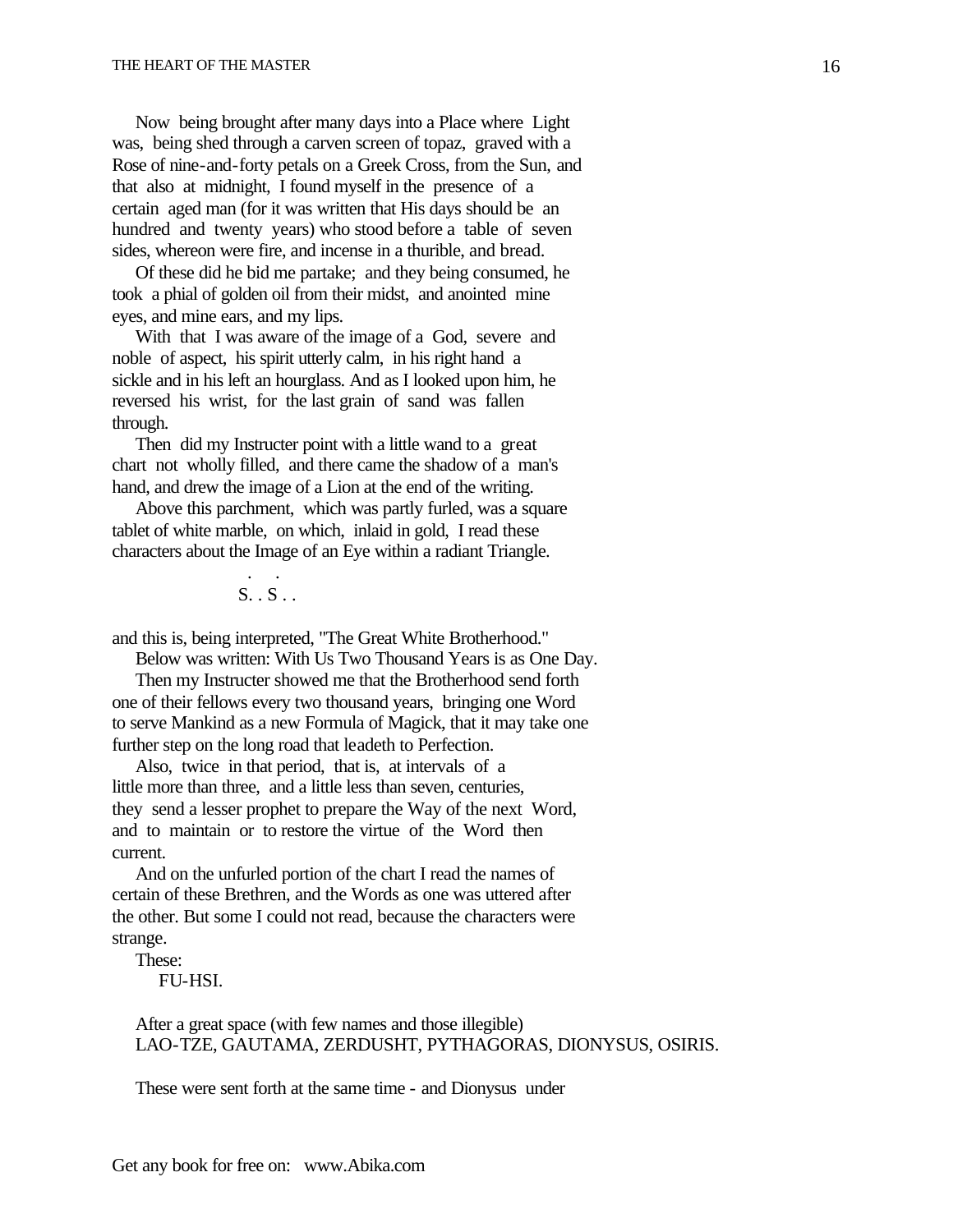several diverse forms - to enlighten Six Great Civilizations, about to be drawn together by the opening up of communications over the planet by the expansion of the Roman Power. After these there stood almost alone the name:

## APOLLON.

But above that extract, the whole width of the chart, the word I A O.

 Then came a blackness over the whole map, for at one time the Brotherhood had been nigh utterly destroyed by a Great Sorcery of the Black Lodge, and the darkening of all Counsel, and the confusion of all Truth.

I saw only one glimmer bare legible:

#### PLOTINUS.

 And at the end of the darkness, amid many names which I could not read,

JACOBUS BURGUNDUS MOLENSIS.

for his name was in letters of fire.

Did not the Order of the Temple prepare the Renaissance by fusing the Mysteries of the East and West?

 Then there burst out on a sudden a whiteness on the chart, as if the stain had been expunged (albeit not wholly by the sweep of steel) and this word writ in curving characters scimitar-sharp

# MOHAMMED.

Next was a name sore blurred:

SIR EDWARD KELLY,

with one writ in cipher ............. and in the centre of all, within the emblem of a ruby rose of five petals upon a golden cross was engraved:

# CHRISTIAN ROSENCREUTZ

(For so were the Brethren discreet to conceal his true name). After whom came three names Great and Terrible that I write not in this place. Lastly appeared this newly-writ hieroglyph of the Lion, and the Name of that Brother was hidden from me. Then was I shewn the Mystery of the Words: how in the first period of recorded history men thought that life came from Woman alone, and worked by the Formula of Isis, worshipping Nature chaste and kindly, not understanding Death, or the Arcanum of Love.

 So, when the time was ripe, appeared the Brethren of the Formula of Osiris, whose word is I A O; so that men worshipped Man, thinking him subject to Death, and his victory dependent upon Resurrection. Even so conceived they of the Sun as slain and reborn with every day, and every year.

 Now, this great Formula being fulfilled, and turned into abomination, this Lion came forth to proclaim the Aeon of Horus, the crowned and conquering child, who dieth not, nor is reborn,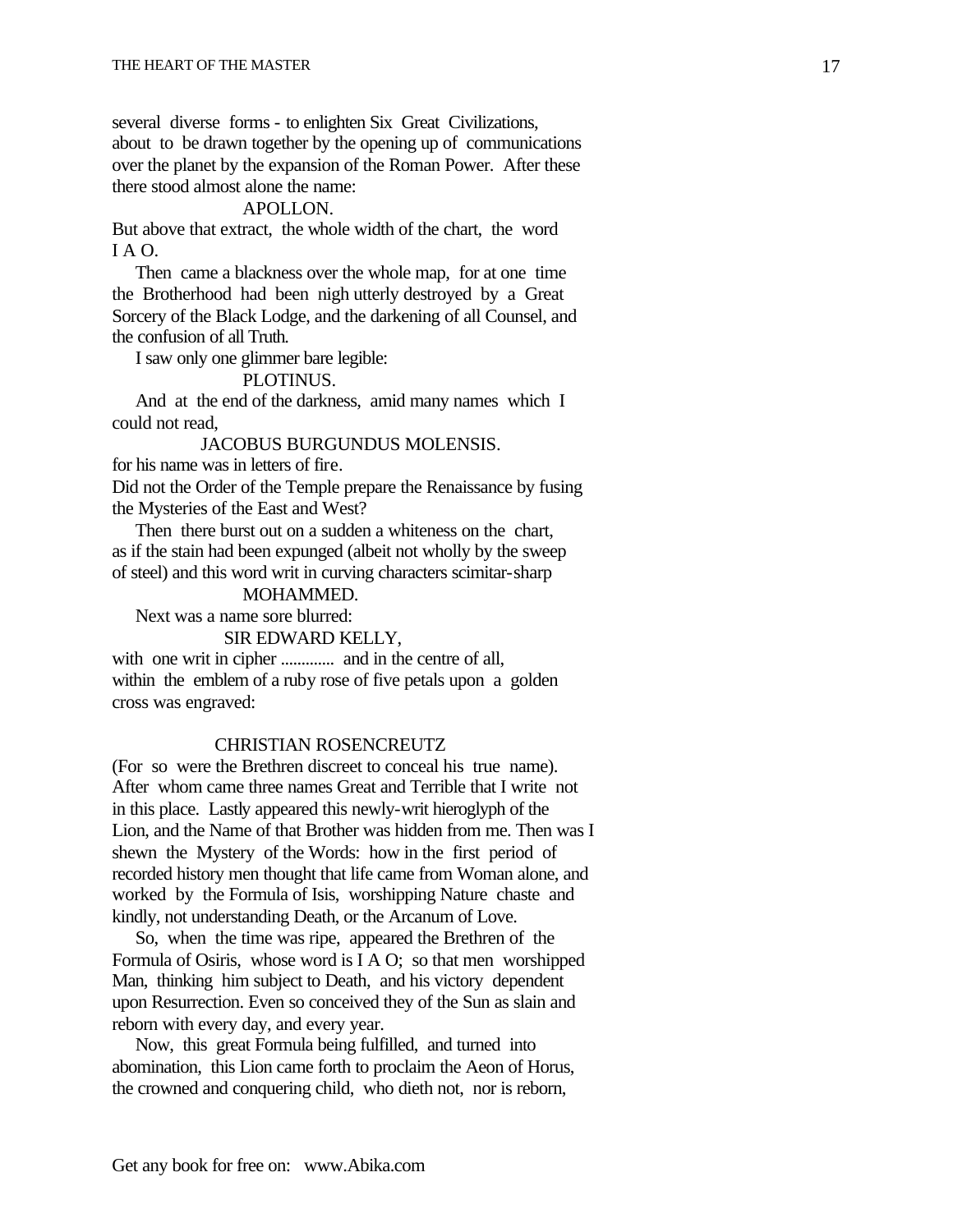but goeth radiant ever upon His Way. Even so goeth the Sun: for as it is now known that night is but the shadow of the Earth, so Death is but the shadow of the Body, that veileth his Light from its bearer.

Of this Prophet the Word is

THELEMA (spelled in Greek letters)

 Many and marvelous are the mysteries of this Word, and of the Numeration thereof! Nor may I declare them, save this the simplest, for the sake of little children:

"Love is the law, love under will."

 The chart was suddenly furled close, and mine Instructor bade me turn: for there had come into that place a maiden like a golden rose, with curling locks and ruddy, and her breasts were of bright ivory, and her gait the gait of a young lioness.

 Upon her brows flamed a Star Sapphire, and on her cheek was a stark scar, a circle deep and splendid. In whose hands was a writing; and smiling she put it into mine.

 Now I knew not by what name to thank her for this courtesy: which understanding, she told me:

 "My name is The Star of the North." And this was the Proclamation:

## TO MAN

Do what thou wilt shall be the whole of the Law.

 My Term of Office upon the Earth being come in the year of the foundation of the Theosophical Society, I took upon myself, in my turn, the sin of the whole World, that the Prophecies might be fulfilled, so that Mankind may take the Next Step from the Magical Formula of Osiris to that of Horus.

 And mine Hour being now upon me, I proclaim my Law. The Word of the Law is Thelema (In Greek letters.) Given in the midst of the Mediterranean Sea AN XX Sol in 3 Deg. Libra die Jovis by me To Mega Therion (In Greek letters.) Logos Aionos Thelema (In Greek letters.)

 Having read these words with deep attention eleven times, I besought mine Instructor (for the Maiden had returned to her Master) that he would clear those things which were dark to my weak understanding.

 "In the Light of the Chart of the Work of the Brotherhood," I said, "the Will of the Master, and His Word, are made plain. But of His hour I know not; and I tremble before the darkness of this Mystery of Sin."

"Of his hour," answered my teacher, "it is easy to speak.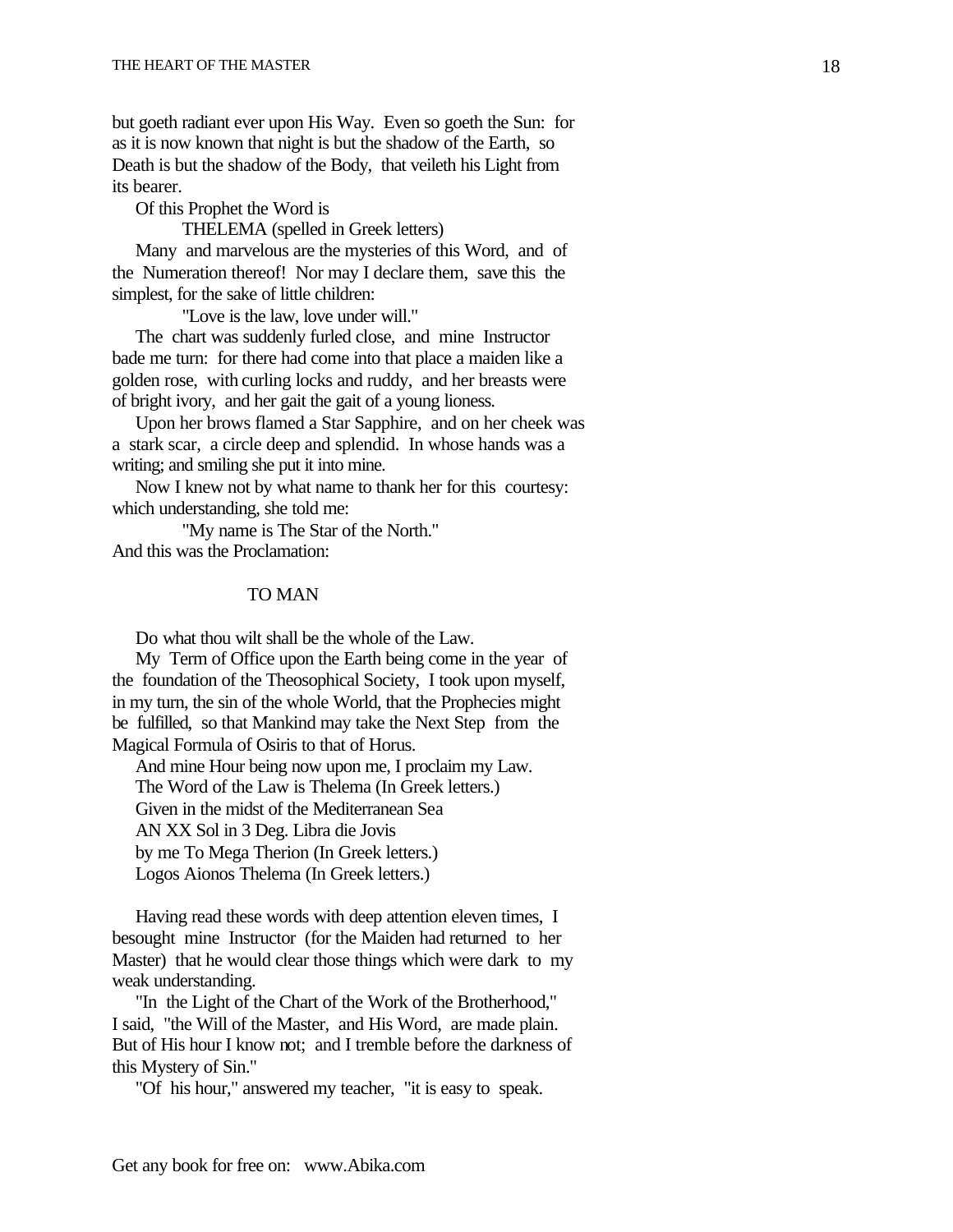## The Work of our Sister

Helena Petrowna Blavatsky

was inaugurated at the very season of the Birth on Earth of our Brother the Master whose Word is Thelema, whose Name is yet hidden under the form of a Lion. For it was most needful to prepare His Way that He might proclaim His Law in every land that is upon the surface of the Earth.

 "And this work has been done by the Society founded to that end by our Sister. Yet even so, behold! Full Fifty years have passed, and only now is the hour of Power come upon our Brother the Lion to utter His Word with full efficacy to the whole Earth."

 Now was he silent and my spirit was sore troubled; my face darkened, for I approached the Mystery of Sin.

 But the countenance of my Teacher was glad; and his years fell from him like a mask; and his voice thrilled with the rapture of release.

## THE MYSTERY OF SIN

 "The word of Sin is Restriction. Do what thou wilt shall be the whole of the Law."

 Such were the words of a certain square tablet of brass which lay upon the hexagonal table beneath the extended forefinger of mine Instructor. And because he saw that their sense was partly hidden from me, he called to my memory two other writings from a compilation of certain Jews of old: "All have sinned, and come short of the glory of God"; and this: "The thought of foolishness is sin."

 Now did I understand that all men live in sin, being baulked of their True Will, that is, of the free function of their essential nature. This restriction cometh much from their ignorance of what their True Will is, and much from external hindrance, but most of all from the interference of illcontrolled parts of their own instruments, the body and mind. For Freedom is not found in looseness and lack of governance, but in the right ruling of each individual of the common weal so as to assure his own well-being no less than that of the whole. And this effect is to be won by perfect organization under the eye of an Intelligence adequate to comprehend the general and the particular need together. The Way of Perfection is thus twofold: first, the True Will must be consciously grasped by the Mind, and this Work is akin to that called the attainment of the Knowledge and Conversation of the Holy Guardian Angel. Second, as it is written: "Thou hast no right but to do thy Will," each particle of energy which the Instrument is able to develop must be directed to the doing of that Will, and this is one fierce lion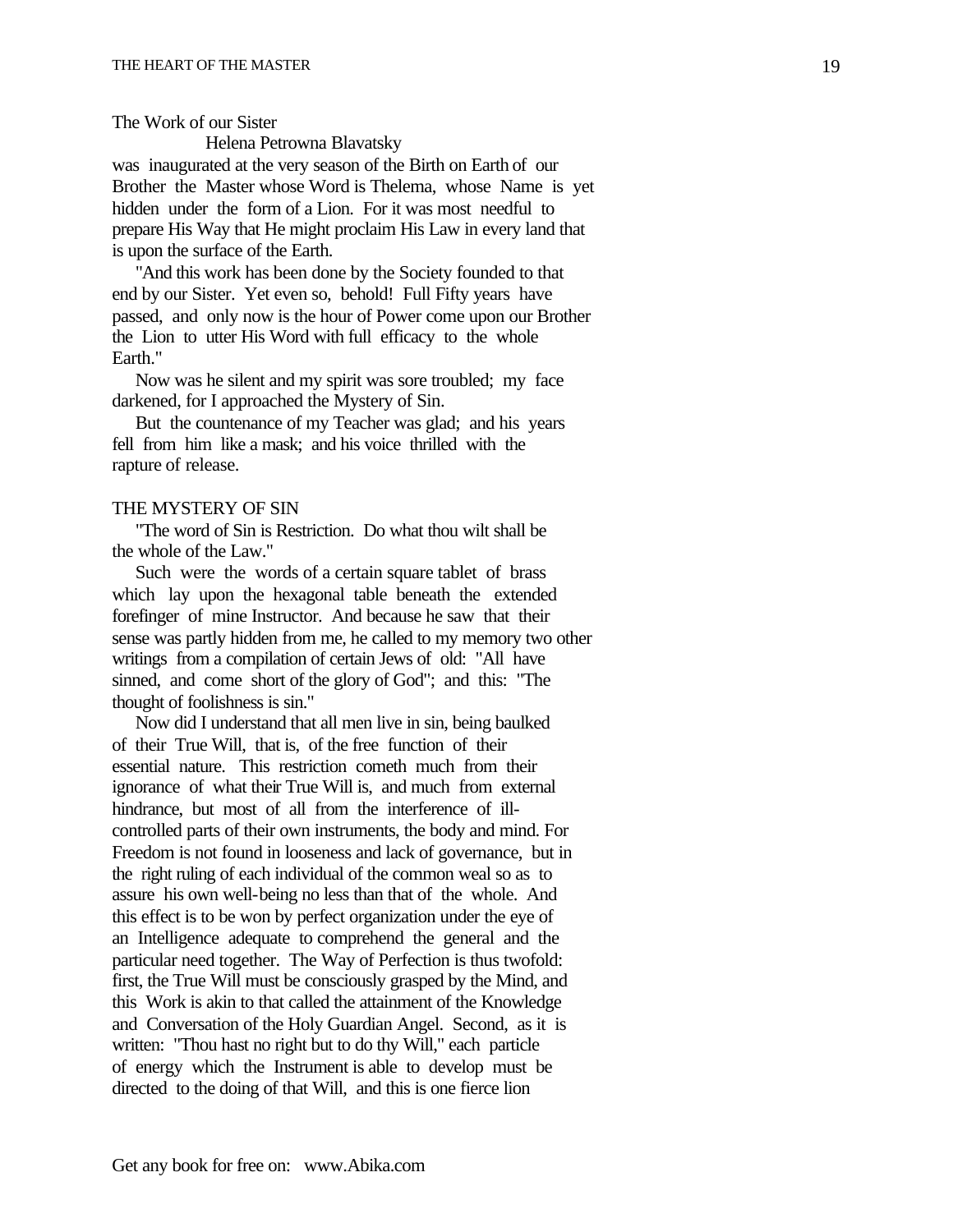in the way, that until the second task be already far advanced, the confusion of the instrument is such that it is wholly incapable to accomplish the first.

 Then said my guide: It is well. Learn this also, a great Mystery and wonderful, that all conflict between the parts of the Universe springs from this error, and none other. For in our infinite Space (which is nothing but our boundless range of possibilities) there is no need that any one should push his fellow aside. As there is room in Heaven for every Star to pass upon its Way unchallenged, so also with those Stars of Earth, which go masked as men and women.

# Know therefore that this Law of Thelema "Do what thow wilt"

is the first Law ever given to man which is a true Law for all men in every place and time. All earlier Laws have been partial, according to the faith of the hearer, or the customs of a people, or the philosophy of their sages. Nor is there need, with this Law of Thelema, of threats or promises: for the Law fulfilleth itself, so that the one reward is Freedom for him who doeth his will, and the one punishment is Restriction for him that goeth astray.

 Teach thou therefore this Law to all men: for in so far as they follow it, they cease to hinder thee by their false random motion; and thou dost well to thyself in doing well to them. And he most hindereth himself who hindereth others from their Path, or who constraineth them to some motion improper to their Nature.

 Note also this that many men, feeling themselves the bitterness of Restriction, seek to relieve their own pain by imposing a like burden upon their fellows: as it were a cripple who should seek ease by mutilating the bearers of his carriage.

 Also, to deny the Law of Thelema is a restriction in oneself, affirming conflict in the Universe as necessary. It is a blasphemy against the Self, assuming that its Will is not necessary (and therefore a noble) part of the Whole. In a word he who accepts not the Law of Thelema is divided against himself: that is, he is insane, and the upshot shall be the ruin of the Unity of his Godhead.

 Yet hearken again; the opposition of two movements is not always evidence of conflict or error. For two opposite points upon the rim of a wheel move one North, the other South; yet are they harmonious parts of the same system. And the rowlock which resisteth the oar hindereth not but aideth the True Will of that oar.

So then self-control is nowise the enemy of Freedom, but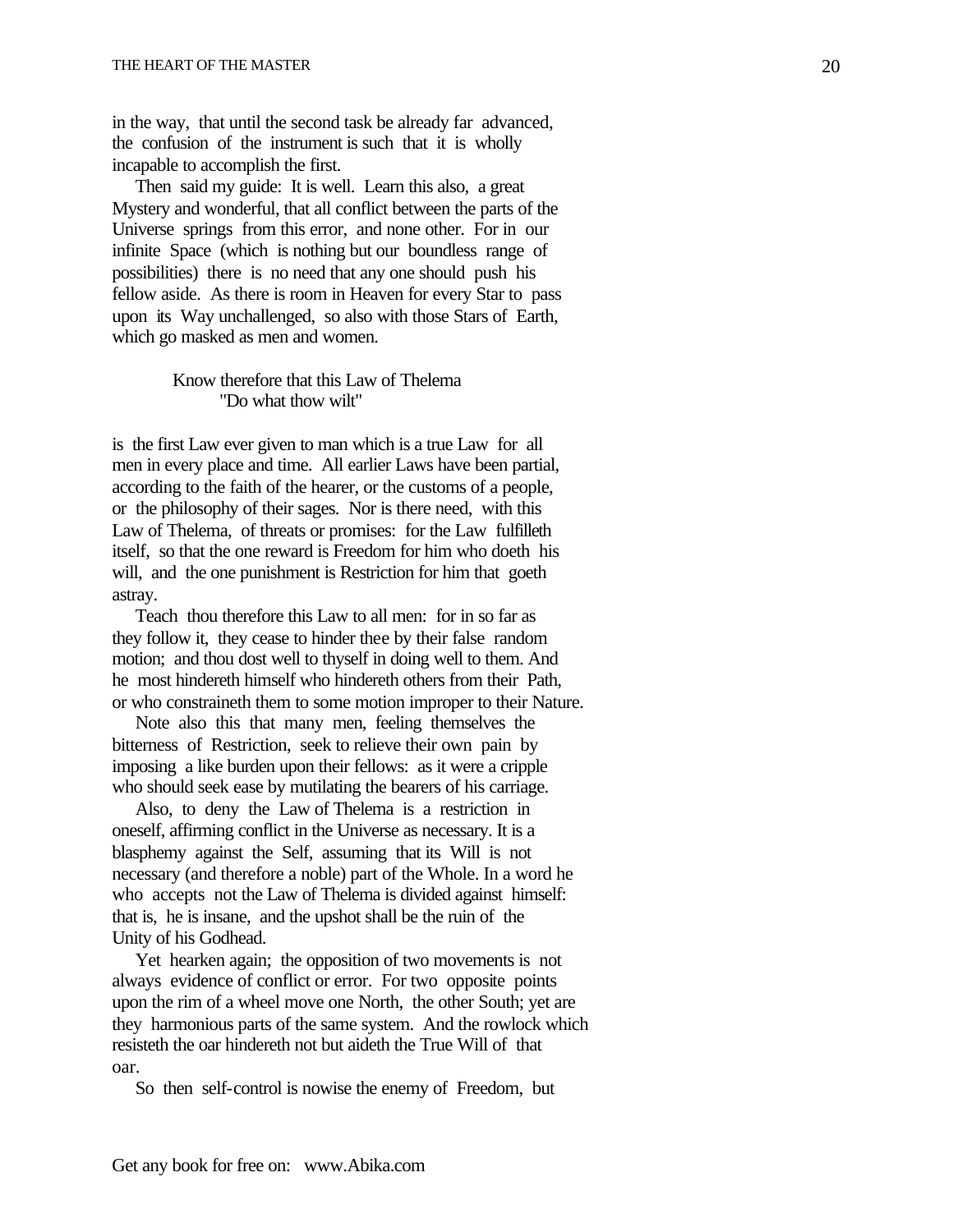that which maketh it possible. And he who would deliver a muscle from its bondage to its bone by severing it rendereth that muscle impotent.

 Moreover hear this word: as a muscle is vain, except it be rightly ordered, so also is thy work to be made easy by uniting thyself to the Work of the Master, even Therion, whose True Will it is to bring each Man's work to its perfection. To this end hath he proclaimed his Law; so also to that end, which is also thine, do thou add thy little strength to His great might. As it is written:

 And blessing and worship to the Prophet of the lovely Star! Thou, therefore - go on, go on in my strength, saith the

Lord of the Aeon, and ye shall turn not back for any. While he thus spoke, I felt constantly in myself a cleansing

of heart; and my stature was increased, because of the straightening of my nature.

 And as I thought thus, mine instructor, perceiving it, smiled upon me saying: In truth, O Khaled Khan, O child of the dawn of the Aeon, thou hast divined aright and profited in thy being by the Law of Thelema. For the Law is a just Law; it demandeth not the crooked knee of slavery, and the bowed head of shame. Nay, shouldst thou speak even to the God of gods, stand thou erect, that thou mayest be one with Him by Love, as He most surely willeth.

 With that word, the walls of the little chamber in the Temple upon the Mountain-top fell suddenly away from about me, and I found myself alone in a desert place, strange and remote. And of that which befell me there may I not now speak. For there is a Beauty which hath no fitter ornament than Silence.

# OZ: Liber LXXVII

"the law of the strong: this is our law and the joy of the world." AL. II. 21

"Do what thou wilt shall be the whole of the law." AL. I. 40.

"thou has no right but to do thy will. Do that, and no other shall say nay." AL I. 42-3.